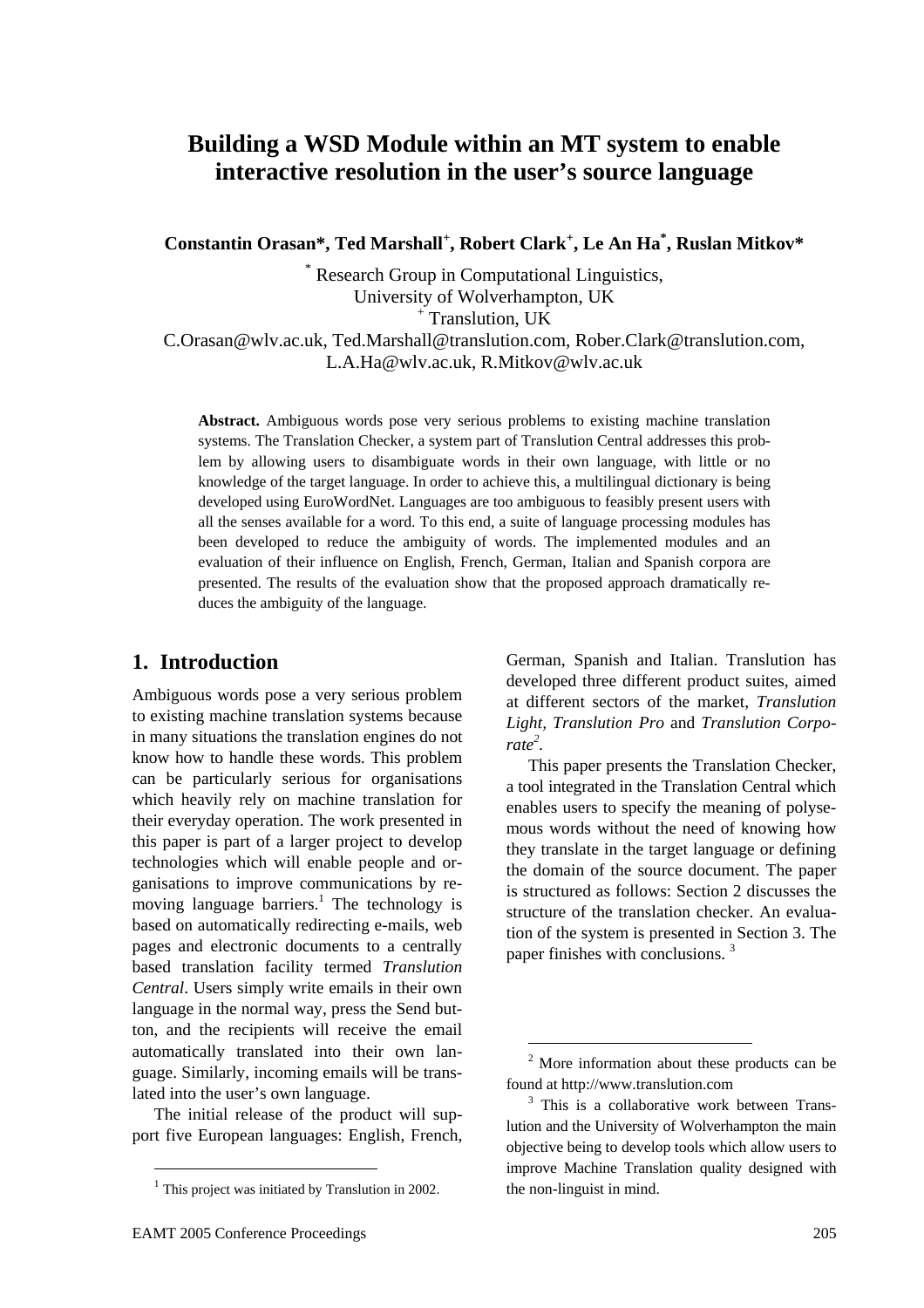# **2. Translation Checker: a tool to deal with ambiguous words in MT**

Translation Checker is a product designed to help the translation process by allowing users to specify which meaning of an ambiguous word is to be used, without the need of knowing how to translate it in the target language or the need to define domain-dependent meanings. In order to work, this product needs to have access to a multilingual dictionary that allows a user to obtain a definition for any word in a text. On the basis of this definition and of the information present in the multilingual dictionary, the user can indicate which meaning is to be used, thereby producing its translation in the target language without the necessity of knowing the word in the target language. For example for the verb *to address* the following three definitions will be displayed:

- to speak to someone formally
- to put an address on something
- to deal with something particular

but the user will not need to know that in French the first sense in translated by *s'adresser à*, the second one by *mettre une adresse,* whilst the third one by *traiter*.

Because it was noticed that natural language is highly ambiguous<sup>4</sup>, it is not feasible to require the marking of all words with their senses, and ways to automatically reduce the number of ambiguous words have to be identified. In this section, the main features of the multilingual dictionary and the tools necessary to reduce this ambiguity are presented.

#### **2.1. Multilingual dictionary**

The dictionary used by the Translation Checker is based on the EuroWordNet, a multilingual database with wordnets for several European languages developed between 1996 and 1999 with funding from the European Union (EuroWord-Net). The wordnets are structured in the same way as the American WordNet (WordNet) in

terms of synsets (sets of synonymous words) with basic semantic relations between them. In addition, these wordnets are linked to an Inter-Lingual-Index (ILI), based on the American WordNet. Via this index, the languages are interconnected so that it is possible to go from words in one language to similar words in any other language. In addition to the synonymy relations, the wordnets also contain a large number of other relations, such as hypernymy (i.e. more general concepts), hyponymy (i.e. more specific concepts), etc. Because these relations cannot be directly used in the translation process, it was decided not to include them in the multilingual dictionary. The reason for employing WordNet as a basis for the dictionary is because work has been either performed or is currently going on a wide number of languages offering scalability to the proposed method.

Even though the languages in the EuroWord-Net are supposed to be linked via a language independent index, because this index is based on the American WordNet, it inherited all its weaknesses. For this reason, soon after we started this project it became obvious that work was required to maximise the usefulness of the dictionary. After investigating the ILI (i.e. the English WordNet) it became clear that it can be improved in the following ways.

- Remove senses which are too specific, too rare or too obscure (e.g. the verb *accept* with the meaning *be sexually responsive*, the adjective *dark* with the meaning *in a state of intellectual or social darkness*, the noun *account* with the meaning *turned her writing skills to good account*)
- Conflate senses which are too close for the everyday user (e.g. two senses of the verb *gather*: *believe to be the case* and *conclude from evidence* were conflated in one sense to *understand/believe something even though it has not been explicitly stated*)
- Add missing senses (e.g. for the noun *gate* there is no meaning for the place *where you board a plane at the airport*)

In addition to the work undertaken on the ILI, a further step which needed to be taken for all five languages was to provide definitions for the words. The English WordNet has a large number of glosses which were provided by the

<sup>4</sup> Using the English and French WordNets it was determined that for the top 1000 English words the averages number of senses per word is 7.83, whilst for the top 1000 French words is 4.62.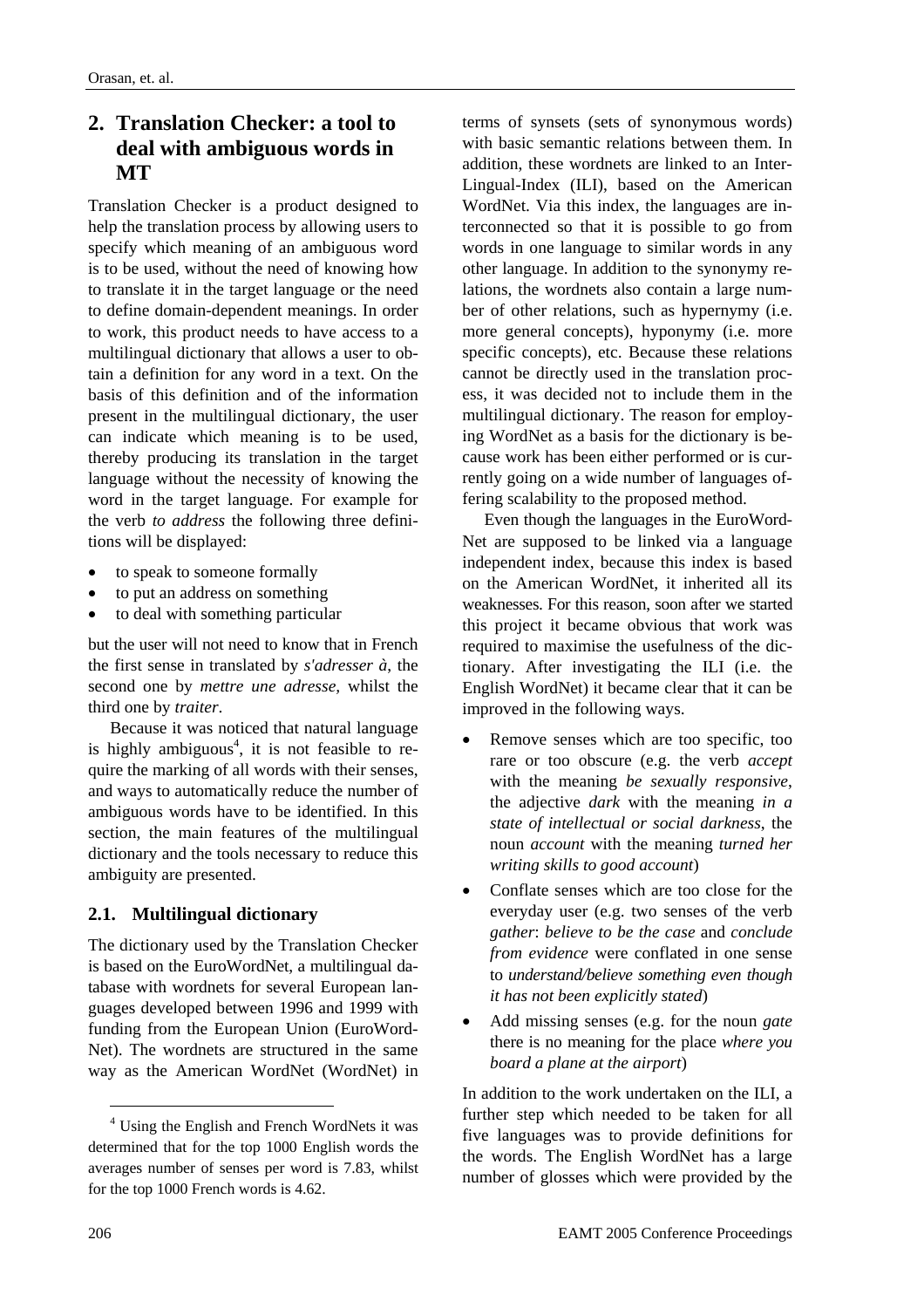|                   | English | French | German | Italian | Spanish |
|-------------------|---------|--------|--------|---------|---------|
| <b>Synsets</b>    | 91803   | 22417  | 10284  | 14967   | 28066   |
| <b>Nouns</b>      | 60647   | 17528  | 7594   | 11537   | 24047   |
| Verbs             | 11597   | 4892   | 2688   | 1653    | 4019    |
| <b>Adjectives</b> | 16491   |        |        | 1573    |         |
| Adverbs           | 3263    |        |        | 206     |         |

**Table 1: Total number of synsets and words in WordNets** 

lexicographers in order to facilitate its creation, but in many cases these glosses are not appropriate as definitions (e.g. for the verb *accumulate* the gloss is *Journals are accumulating in my office* and therefore it was replaced with the definition *to (be) collect(ed) or gather(ed) over a period of time*). The rest of the WordNets do not have definitions attached to words, and therefore have to be introduced from scratch.

The third type of work which needed to be performed on the WordNet is to enrich the WordNets for languages other than English. Investigation of these wordnets revealed that the quantity of information varies enormously from one language to another. Table 1 presents the number of synsets present in different languages. As a result of this finding, it became evident that in order to have a high quality resource, it is necessary to have a similar number of synsets across languages. In addition it was necessary to add adjectives and adverbs for French, German and Spanish.

The work necessary to improve the multilingual dictionary was undertaken at the University of Wolverhampton and it involved all the steps described above. For each language, native speakers were employed to perform the described steps. In order to speed up the production of definitions in languages other than English, the English definitions provided by our English expert were automatically translated and presented to the other language experts. This approach had limited success because only in a few cases the definitions were correctly or nearly correctly translated. There are several explanations for this. First of all, many of the words in the definitions are ambiguous which makes the translation quite difficult. In addition, many of the definitions are not grammatical sentences, making them difficult to translate even for humans.

#### **2.2. Implementation of the language processors**

As aforementioned, presenting all the alternative meanings is not a practical solution to deal with ambiguous words because of the high ambiguity some words exhibit. This problem was addressed by implementing several language processing filters which reduce the ambiguity. At present the filters implemented in the system are:

- Part-of-speech taggers
- Named entity recognisers
- Identification of multiword units
- Cross-lingual references
- Document and domain sense selection

Each of these filters is presented in detail in the remaining of the section.

### *2.2.1. Part-of-speech taggers*

Part-of-speech tagging is the process of assigning labels to words which indicate their grammatical category. In the context of the WSD project, this information is important for two reasons:

- The use of part-of-speech enables us to reduce the number of senses possible for a word. For example, the word *bank* has 10 senses as a noun and 8 senses as a verb. In a sentence like *He banks the money*, when using POS tagging, the word *bank* will be identified as a verb, and the number of meanings the users have to choose from is reduced by **10**. 5
- In computational linguistics, part-of-speech information is considered basic information which is widely used to improve the performance or make possible other tasks such

<sup>&</sup>lt;sup>5</sup> The numbers reported in this and next section use EuroWordNet and not the enriched dictionaries.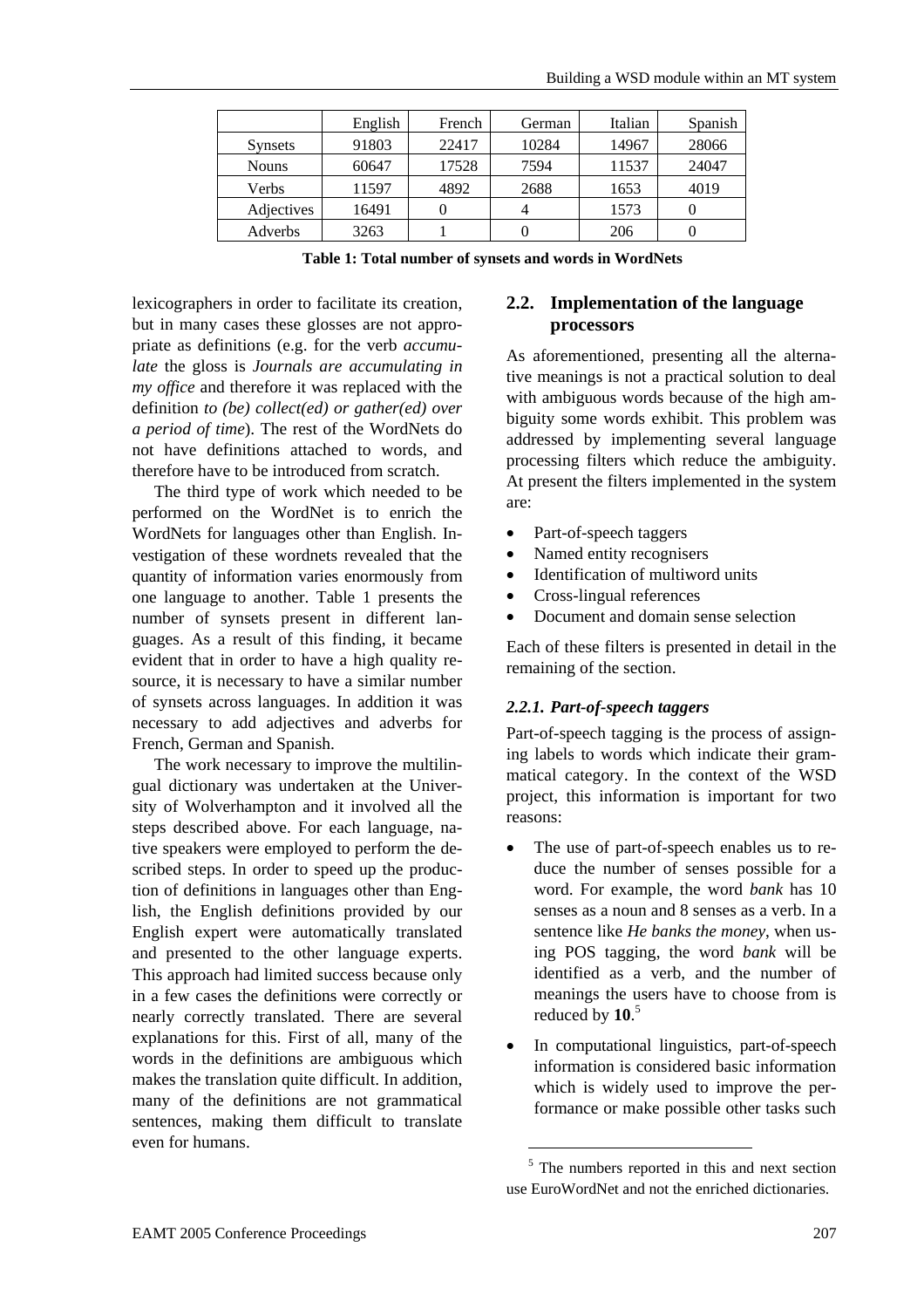as named entity recognition and identification of multiword units.

The part-of-speech taggers implemented in the Translation Checker are based on Hidden Markov Models (HMM) which confers them language independence. On the basis of the error analysis, a set of rules which correct frequent errors of the part-of-speech tagger has been written for each language. Examples of rules are:

> THE ADJ X OF  $\rightarrow$  X is tagged as NOUN ADJ COMMA X AND ADJ  $\rightarrow$  X is tagged as ADJ

#### *2.2.2. Named entity recognition*

Named entity recognition is the task which identifies whether sequences of words refer to entities that have special meaning (e.g. names of people, locations, organisations, etc.) This information is important for this project for two reasons:

- Named entities contain words which have several senses, but their senses should not be shown to the user because they do not need disambiguation in this context. In a sentence such as *Bill Gates is the youngest multi-billionaire in the history of the United States*, if we can identify *Bill Gates* and *United States* as Named Entities, we can eliminate 13 senses of *bill*, 7 senses of *gate*, 8 senses of *united* and 11 senses of *states* (this eliminates **39** senses in total).
- The identification of named entities is important for the machine translation process because they either should not be translated, or when they are translated, this has to be done using special approaches such as table lookup (Babych and Hartley, 2003)

In the context of this project, it is not necessary to perform complete named entity recognition. It is enough to identify them, without determining their type. Sometimes this task is referred to as *normalisation*. A language independent named entity engine has been implemented in order to facilitate the identification of named entities in different languages. This engine relies on language specific gazetteers and language specific rules.

#### *2.2.3. Multiword units*

Multiword units are sequences of tokens which have a different meaning than the individual parts which constitute them. Identification of the multiword units can reduce the number of choices a user of the Translation Checker is making. For example, if the system can identify multiword units such as *prime minister*, *earnings per share*, there is no need to disambiguate component words (*prime*, *minister*, *earnings*, *share* eliminating **30** senses in total). At present only the multiword units which are nouns are identified and dealt with, but in the future it is intended to tackle other types of multiword units.

#### *2.2.4. Cross-language reference*

After analysing the data, it was noticed that there are cases where all the senses of a word in a language are translated using the same word in the target language (for example all the senses of the word *opponent* can be translated to French using the same word *adversaire*). In this context, even if the word is ambiguous, it is not necessary to ask the user of the system to disambiguate it, because the word which translates it can be accurately determined. This process is referred to as *cross-lingual reference*. The approach can be extended when there are several target languages.

#### *2.2.5. Document and domain sense selection*

The filters presented in Sections 2.2.1–2.2.4 try to reduce the number of senses which are presented to a user for a word. In addition to these filters, two others which do not reduce the number of senses which are presented to the user, but which influence the way they are displayed to the user, and therefore help the decision process, were tried.

In the *one sense per discourse* setting, the Translation Checker assumes that the user uses only one sense in the document, and when users choose a specific sense for a word, all the appearances of the same word in the text after the marked one will be automatically considered with the same sense. Given that this is not always the case the users can override this sense.

The subject of the text is another way to help the user in the disambiguation process. The *same subject prioritisation* determines which of the senses will be displayed higher in the list of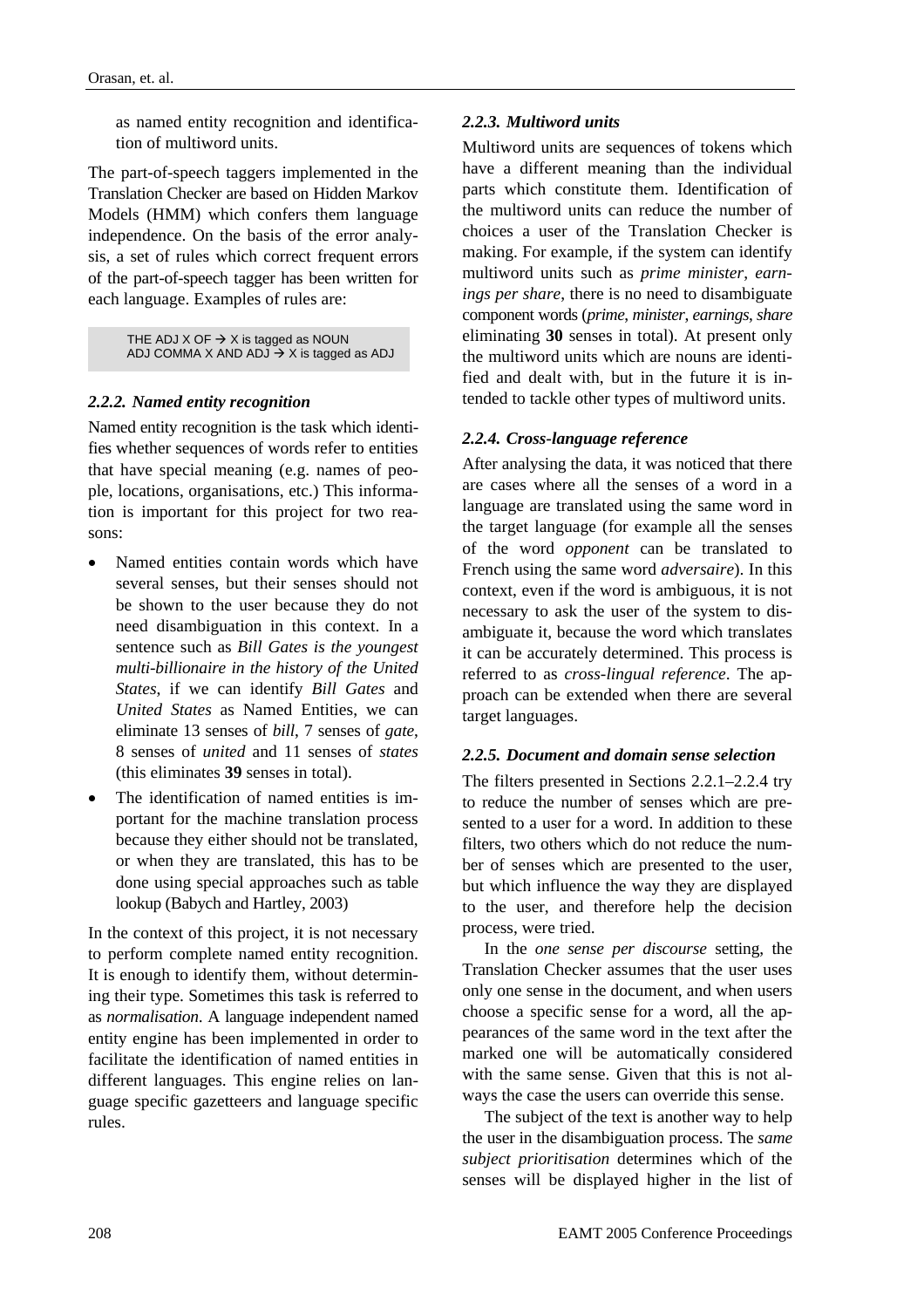|                | English | French | German | Italian | Spanish |
|----------------|---------|--------|--------|---------|---------|
| <b>Synsets</b> | 9260    | 6459   | 7299   | 5410    | 5541    |
| <b>Nouns</b>   | 4579    | 3219   | 3632   | 2757    | 2816    |
| Verbs          | 2897    | 2043   | 2331   | 1705    | 1733    |
| Adjectives     | 1678    | 1042   | 1150   | 826     | 884     |
| Adverbs        | 206     | 155    | 186    | 122     | 108     |

**Table 2: Total number of synsets in multilingual dictionary** 

|              | English | French | German | Italian | Spanish |
|--------------|---------|--------|--------|---------|---------|
| <b>Nouns</b> | 3816    | 3036   | 3329   | 3388    | 3350    |
| Verbs        | 2706    | 2069   | 1951   | 2336    | 2183    |
| Adjectives   | 1671    | 1258   | 965    | 1242    | 1077    |
| Adverbs      | 233     | 193    | 177    | 221     | 166     |

**Table 3: The number of words in the multilingual dictionary** 

senses on the basis of senses selected for other words. This process relies on an annotated version of the English WordNet, where all the synsets were annotated with a subject label (Magnini and Speranza, 2002). The ontology of senses used in the annotation is quite large, but we decided to keep only the 51 more general subjects.

### **3. Evaluation of the reduction techniques**

The main aim of the evaluation was to automatically determine the effectiveness of elimination techniques implemented in the TranslationChecker. In addition, a small scale user-focused evaluation was performed on English to French translations. The experiments were performed on an improved version of the multilingual dictionary. Tables 2 and 3 present the number of words and synsets of the multilingual dictionaries. As can be seen the number of words and synsets is much lower than the ones which were in the original dictionary. The reason for this is that in the current dictionary we included only the words which have been checker. However, the words to be included in the dictionary were selected in such a way that they are the most frequent ones and ensure over 80% coverage of texts. In future we plan to continue working on the dictionary to enlarge it.

#### **3.1. Automatic evaluation**

In order to assess the influence of the filters on the number of senses available to a user, the system was run several times, each time switching on an additional filter. For the experiments corpora of 100,000 words per language have been extracted from the Multilingual Corpora for Co-operation (MLCC) distributed by ELDA. These corpora contain newswire texts in English, German, French, Spanish and Italian. Table 4 presents the number of words from the corpora which appear in dictionary and total number meanings for these words when no filtering is considered. As can be seen, for all the languages but German, more than 40% of the words can be processed by the TranslationChecker. The lower value for German will have to be investigated further. The remaining words are either closed class words such as prepositions, articles, conjunctions, or are unknown words and have to be discarded.

| Language | # ambiguous | # meanings |
|----------|-------------|------------|
| English  | 41,745      | 185,086    |
| French   | 40,631      | 157,278    |
| German   | 23,841      | 56,821     |
| Spanish  | 42,959      | 158,522    |
| Italian  | 41,489      | 142,850    |

**Table 4: Number of ambiguous words** 

The reduction of average number of senses per dictionary word (i.e. word which appears in our dictionary) is presented in Table 5. The columns of the table correspond to the different languages which can be processed by the TranslationChecker, whilst the rows correspond to different filters: *Nothing* when no filtering is applied, *+POS* when the part-of-speech tagger is used, *+NE* when the named entity is switched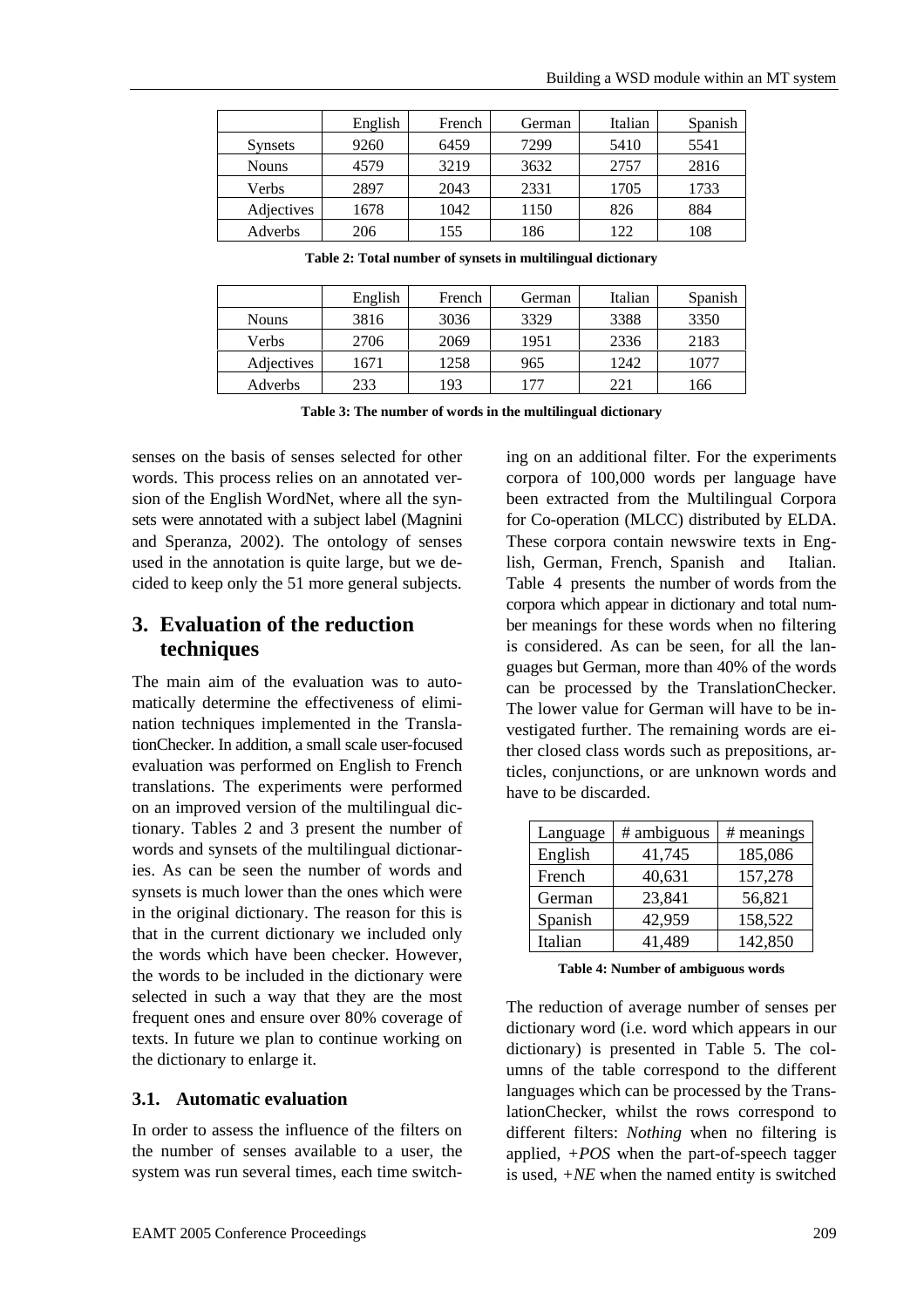|                  | English | French | German | Spanish | Italian |
|------------------|---------|--------|--------|---------|---------|
| Nothing          | 4.43    | 3.87   | 2.38   | 3.69    | 3.44    |
| $+POS$           | 2.82    | 2.72   | 2.03   | 2.69    | 2.07    |
| $+POS+NE$        | 2.80    | 2.72   | 1.97   | 2.47    | 2.03    |
| $+POS+NE+MWU$    | 2.79    | 2.72   | 1.97   | 2.44    | 2.01    |
| $+POS+NE+MWU+ST$ | 2.77    | 2.67   | 1.87   | 2.38    | 1.97    |

**Table 5: The average number of senses per dictionary word** 

|           | EN   | <b>FR</b> | DE   | ES   | IT   |
|-----------|------|-----------|------|------|------|
| EN        |      | 2.55      | 2.68 | 2.59 | 2.53 |
| <b>FR</b> | 2.50 |           | 2.63 | 2.56 | 2.52 |
| DE        | 1.67 | 1.80      |      | 1.75 | 1.75 |
| ES        | 2.25 | 2.31      | 2.35 |      | 2.26 |
| IT        | 1.78 | 1.81      | 1.94 | 1.84 |      |

**Table 6: The average number of sense when the** *Same translation* **module is used**

on, *+MWU* when the multiword units are considered, and *+ST* when the same translation module is turned on. Each of the modules is applied on the top of the other.<sup>6</sup>

For the same translation the results reported in Table 5 correspond to the situation when for each of the other four languages is possible to find one word which can be used in the translation for all the senses. A bigger reduction in the average number of senses as a result of the *Same translation module* is obtained when only one target language is considered. The results in this situation are presented in Table 6. The rows of correspond to the source language, whilst the columns to the target language. As can be seen the results vary a lot from one pair of languages to another.

Investigation of Table 3 reveals that part-ofspeech tagging leads to a massive reduction in the average number of senses. The named entity recogniser has quite a small influence, but closer investigation of the corpora indicated that they do not contain a large number of named entities. Identification of multiword units proved more beneficial than named entity recognition, a result which was not expected, but which can be justified by the nature of the corpora. A small

but useful reduction was achieved by the same translation module. As seen in Table 6 this reduction is larger when only one target language is used.

#### **3.2. User-focused evaluation**

In order to see how users find the Translation Checker, a user-focused experiment was conducted. In this experiment, the user was asked to use the Translation Checker from English to French with different settings on several small texts.<sup>7</sup> The main purpose of this experiment was not to record the time necessary to annotate the text with senses, but to get feedback about how the user feels while using the program.

The best combination determined empirically by the user was *POS+NE+MWU+One sense per discourse*. The same domain prioritisation did not prove useful because, as a result of constantly changing the place of a definition in the list according to the current domain, the user was confused. The *One sense per discourse* module did not prove as accurate as expected (i.e. there were quite a few texts where the same word was used with more than one sense), but overall, it reduced the time necessary to process texts.

l

<sup>&</sup>lt;sup>6</sup> Actually it is not possible to apply the named entity recogniser without running the part-of-speech tagger. For this reason it was not possible to report the influence of individual modules on the reduction in the number of senses displayed.

 $\frac{7}{7}$  Actually for this experiment we did not use the TranslationChecker, but a tool which replicates its functionality, but it is not integrated in the TranslationCentral.